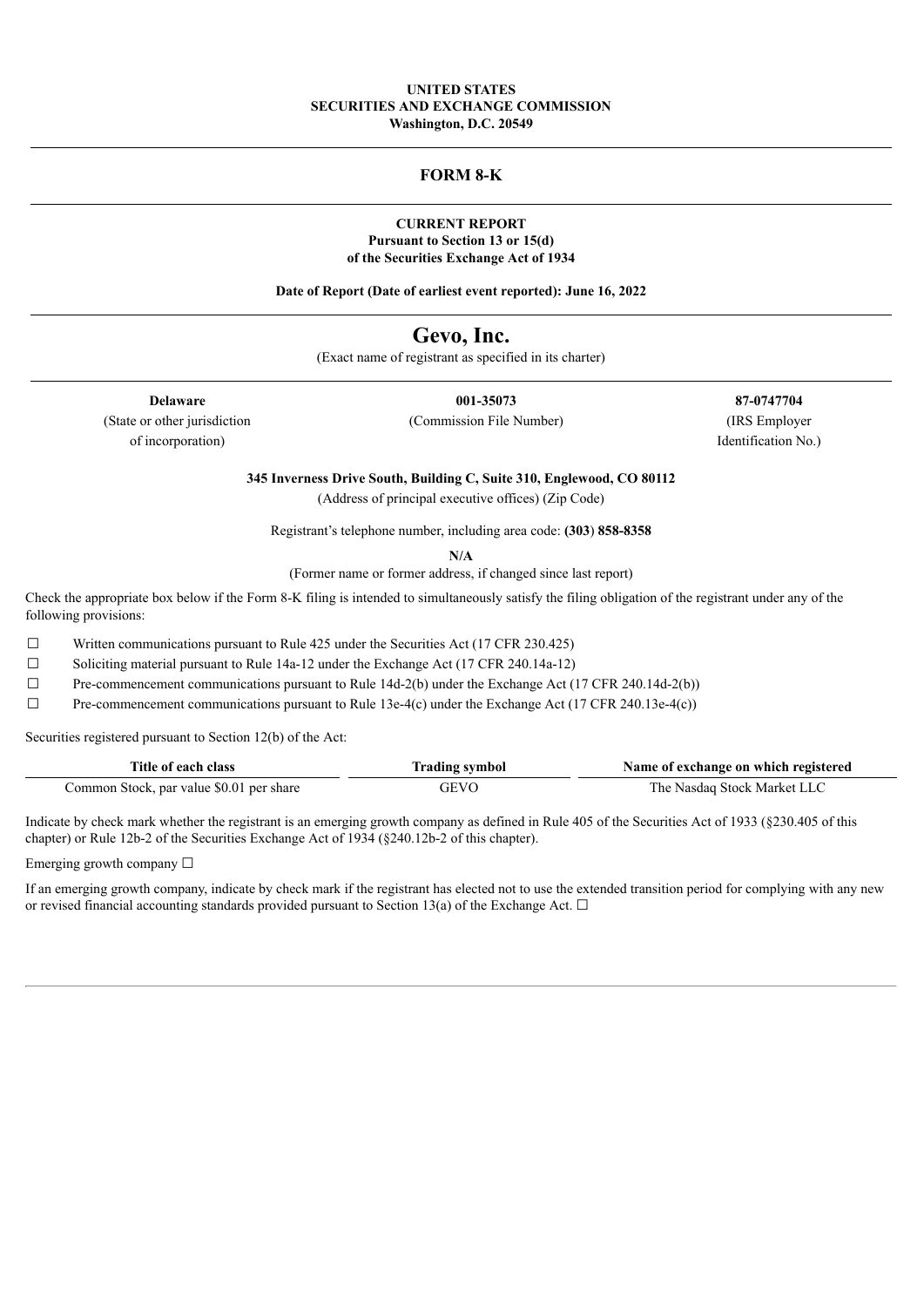#### **Item 7.01. Regulation FD Disclosure.**

As previously disclosed, on June 5, 2022, Gevo, Inc. (the "Company") entered into a Securities Purchase Agreement (the "Purchase Agreement") with certain institutional investors providing for the issuance and sale by the Company of 33,333,336 shares of the Company's common stock at a price of \$4.50 per share, accompanied by Series 2022-A warrants to purchase 33,333,336 shares of the Company's common stock (each, a "Series 2022-A Warrant") in a registered direct offering (the "Offering"). The Offering closed on June 8, 2022, and the Company received net proceeds from the Offering of approximately \$139.2 million after placement agent's fees, advisory fees and estimated offering expenses. Following the closing of the Offering, as of June 15, 2022, the Company has cash, cash equivalents, restricted cash and marketable securities of approximately \$555.7 million in the aggregate, which includes the net proceeds from the Offering as set forth above.

In addition to the net proceeds already received by the Company from the Offering, if all 33,333,336 Series 2022-A Warrants were to be exercised in cash at the exercise price of \$4.37 per share, the Company would receive additional net proceeds of approximately \$145.7 million.

The information contained in this Current Report on Form 8-K regarding the Company's cash, cash equivalents, restricted cash and marketable securities as of June 15, 2022 is unaudited and preliminary and does not present all information necessary for an understanding of the Company's financial condition as of June 15, 2022.

The information in this Item 7.01 shall not be deemed "filed" for purposes of Section 18 of the Securities Exchange Act of 1934, as amended (the "Exchange Act") or otherwise subject to the liabilities of that section, nor shall it be deemed incorporated by reference in any filing under the Securities Act of 1933, as amended, or the Exchange Act, except as expressly set forth by specific reference in such a filing.